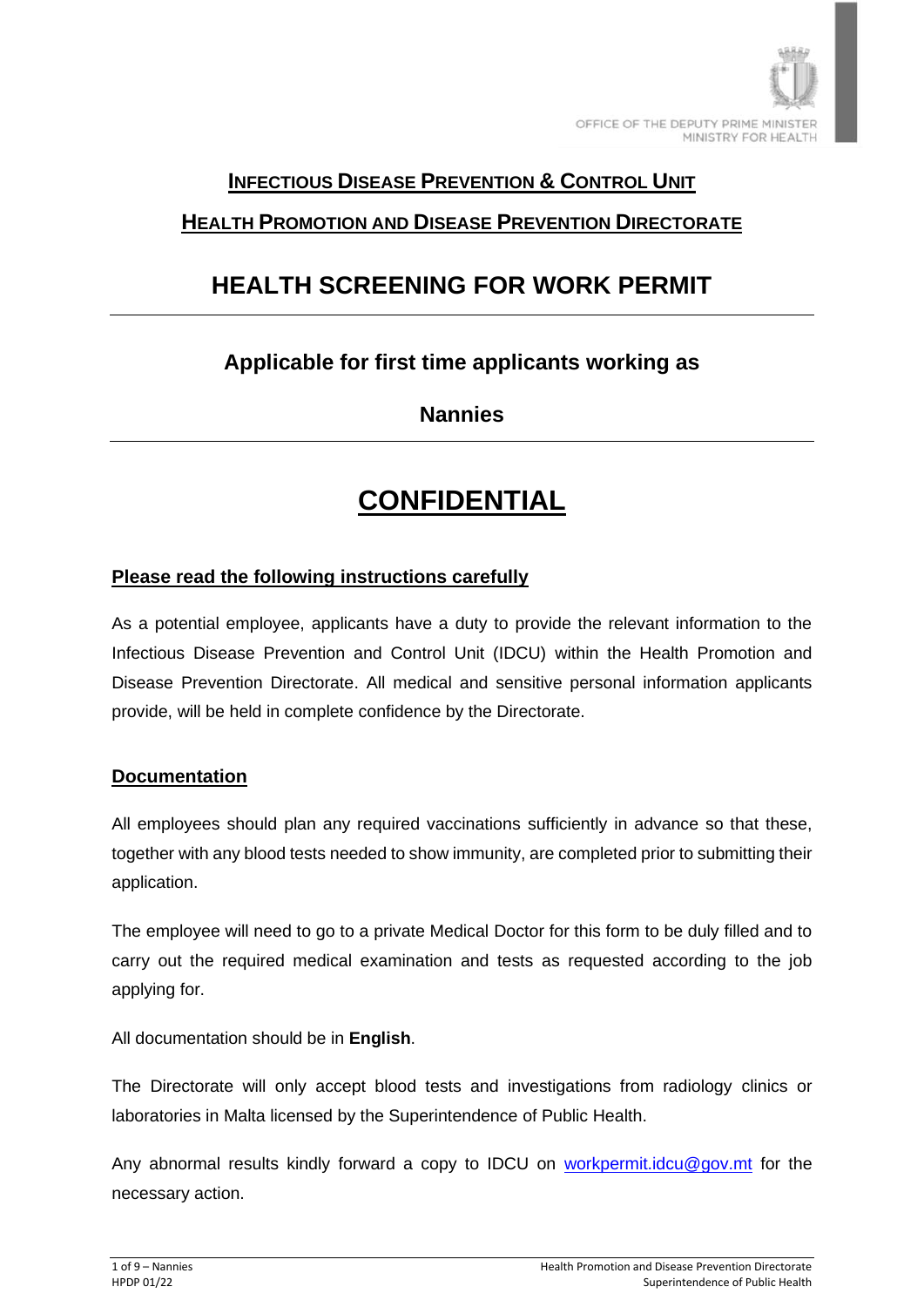# **Section A: PERSONAL INFORMATION**

|                                                                            | 1 <sup>st</sup> time application     |      | Change of job |       | Change of employer |
|----------------------------------------------------------------------------|--------------------------------------|------|---------------|-------|--------------------|
|                                                                            |                                      |      |               |       |                    |
|                                                                            | 3. Details of Employee:              |      |               |       |                    |
|                                                                            | Surname (as it appears on passport): |      |               |       |                    |
|                                                                            | Name (as it appears on passport):    |      |               |       |                    |
|                                                                            | Gender:                              |      |               |       |                    |
|                                                                            | Date of Birth:                       | Day: | Month:        | Year: |                    |
|                                                                            | Place of Birth:                      |      |               |       |                    |
|                                                                            | Nationality:                         |      |               |       |                    |
|                                                                            | ID/Passport Number:                  |      |               |       |                    |
|                                                                            | Address in Malta:                    |      |               |       |                    |
|                                                                            |                                      |      |               |       |                    |
|                                                                            |                                      |      |               |       |                    |
|                                                                            | Mobile:                              |      |               |       |                    |
|                                                                            | Email:                               |      |               |       |                    |
| List all the countries you have lived in for a period of 6 months or more: |                                      |      |               |       |                    |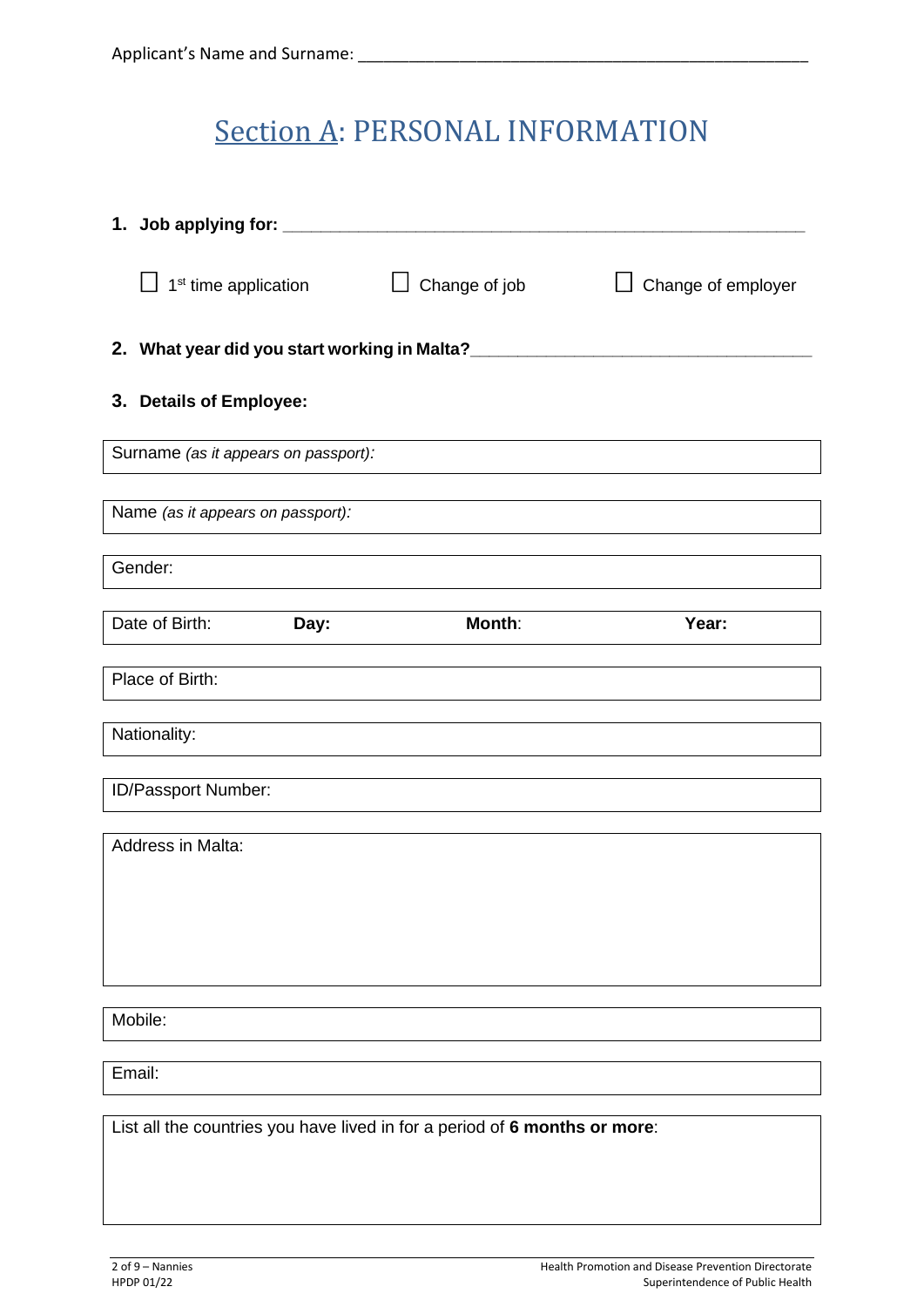Detailed job description: *(To include the number of children in your care and their ages)*

### **4. Details of Employer:**

Name of Employer:

Name of Company (*if applicable*):

Email:

Mobile/Telephone:

Address:

**I hereby declare that the information given in this application is true to the best of my knowledge.**

**Applicant's Signature Employer's Signature**

 $\overline{a}$ 

**Date**: \_\_\_\_\_\_\_\_\_\_\_\_\_\_\_\_\_\_ **ID number**: \_\_\_\_\_\_\_\_\_\_\_\_\_\_\_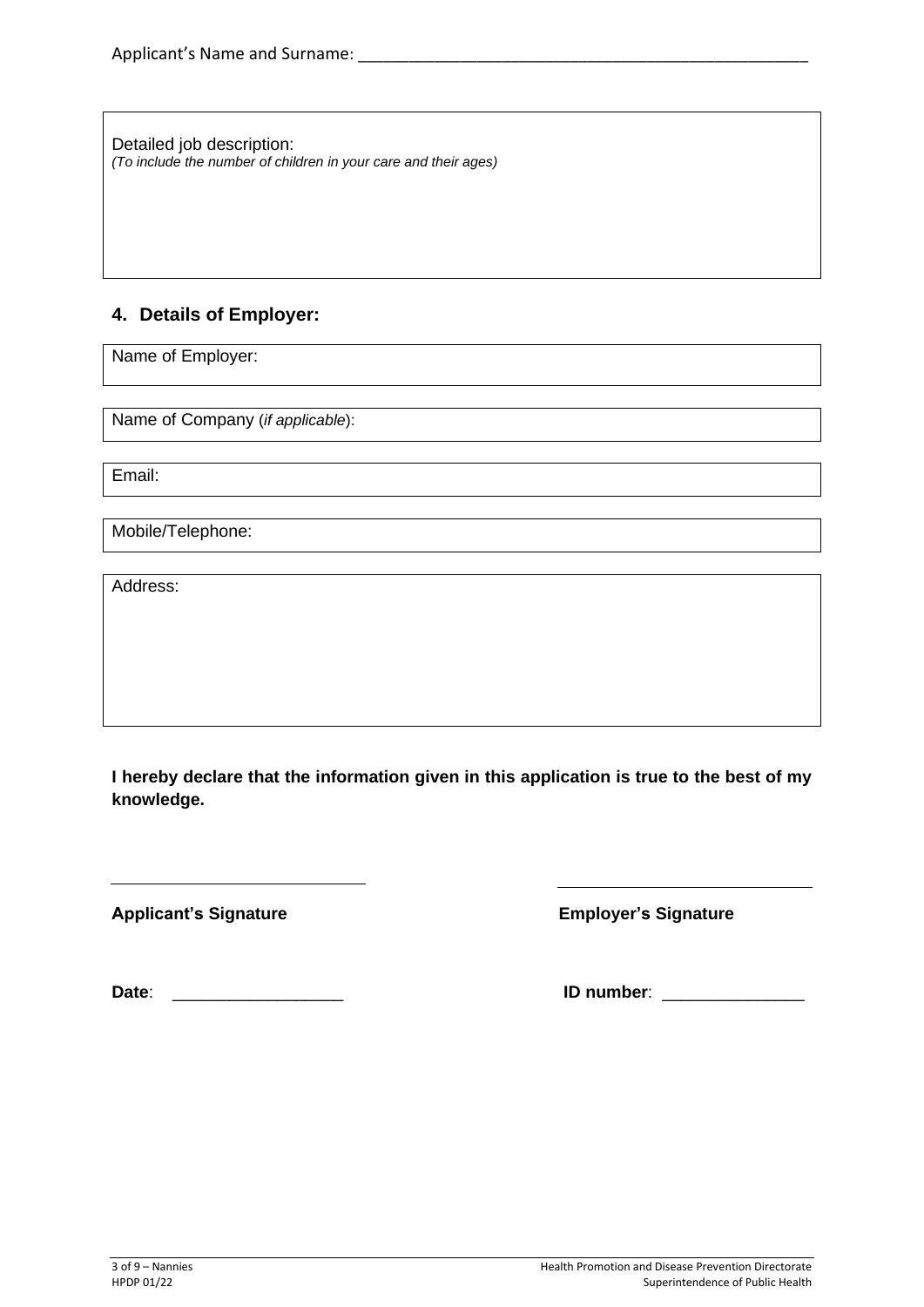# Section B: HEALTH SCREENING

### **To be completed by the private Medical Doctor**

It is important that applicants are screened for relevant infectious diseases prior to commencing employment.

## 1. Chest X-Ray

## **To be done locally in the PRIVATE SECTOR by some applicants**

- Applicants who were born or who have lived for 6 months or more in a country reported as **High Risk for TB** need to take a chest x-ray.
- Chest x-rays need to be taken within the **last 6 weeks** from the date of the application form.
- Applicants who are **changing job or employer**, can present their previous chest x-ray if this was taken within the past year. If the chest x-ray was taken more than 1 year ago, a repeat of chest x-ray is required.
- Important to fill in the date when chest x-ray was taken.
- If results show any **abnormalities**, please send a copy of the report with the application form.

| <b>Requirement</b>                                                                                                                                                      | <b>Results submitted</b><br>(Tick as Applicable) | Date taken |
|-------------------------------------------------------------------------------------------------------------------------------------------------------------------------|--------------------------------------------------|------------|
| <b>CHEST X-RAY</b>                                                                                                                                                      | <b>CXR Normal</b>                                |            |
| *<br>For applicants who are born or have spent 6 months or<br>more in a country reported as High Risk for TB <sup>*</sup> by the<br>World Health Organisation (Annex A) | CXR Abnormal                                     |            |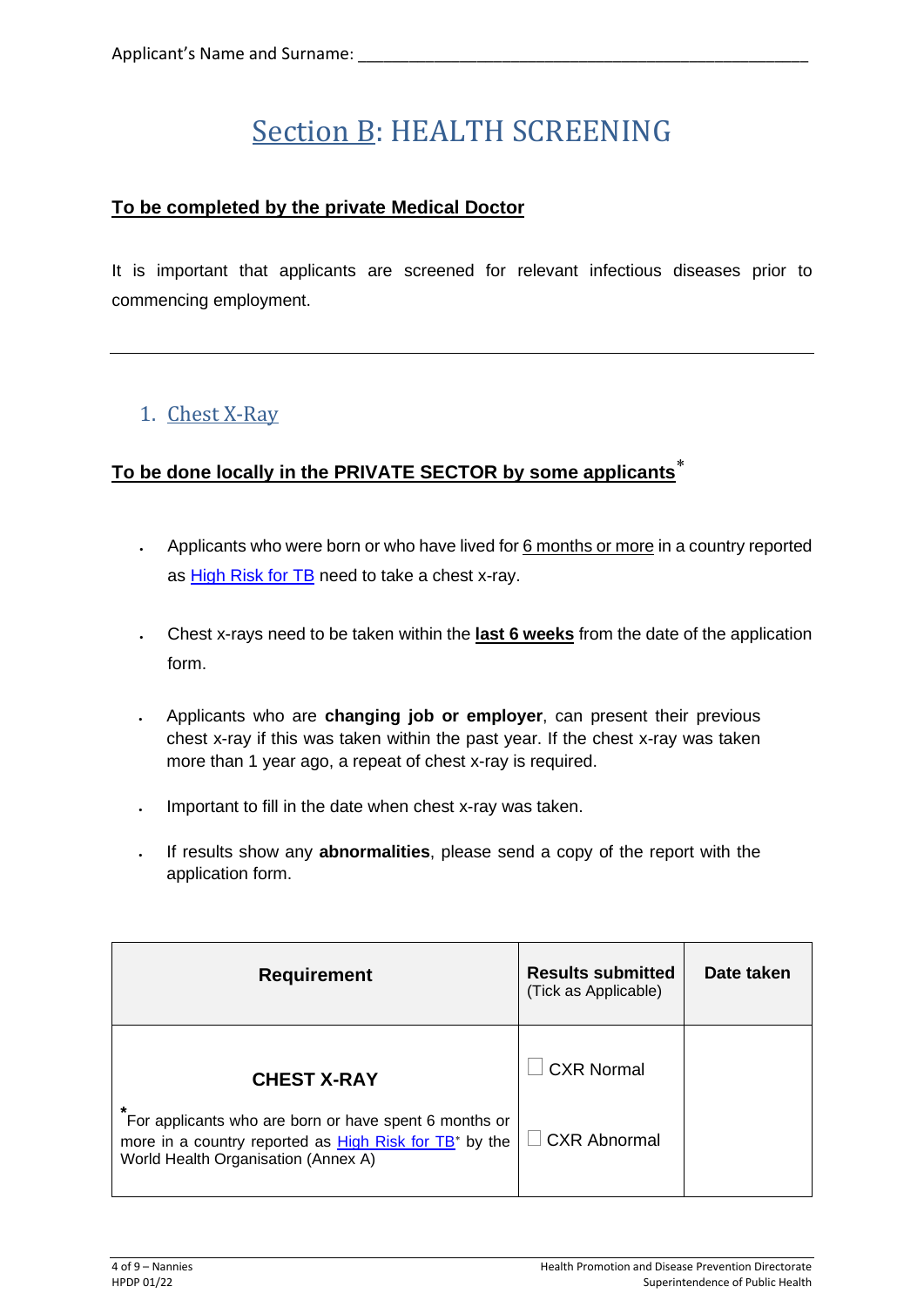- 2. Vaccines and Blood Investigations
- Important to duly complete the form, including dates for health screening investigations and batch number for vaccinations.
- **Hepatitis B antigen test (HBsAg)** needs to be taken immediately prior to initiating Hepatitis B vaccination schedule.
- Only follow the below-listed **vaccination schedule**.

| <b>Health Screening</b>                                                                                                | <b>Results</b><br>(Tick as applicable)                                               | Date taken                                                                            |                   |  |
|------------------------------------------------------------------------------------------------------------------------|--------------------------------------------------------------------------------------|---------------------------------------------------------------------------------------|-------------------|--|
|                                                                                                                        | <b>TUBERCULOSIS</b>                                                                  |                                                                                       |                   |  |
| <b>Interferon-Gamma TB test</b>                                                                                        | $\Box$ Negative test<br>Positive test                                                | DATE                                                                                  |                   |  |
|                                                                                                                        | <b>HEPATITIS B</b>                                                                   |                                                                                       |                   |  |
| 1. Hepatitis B Surface Antigen<br>(HBsAg)                                                                              | $\Box$ HBsAg negative<br>$\Box$ HBsAg positive                                       | DATE                                                                                  |                   |  |
| 2. Hepatitis B vaccination:<br><b>TWINRIX VACCINE</b><br>Α.<br>(Hepatitis A & B)                                       | <b>Dosing schedule</b><br>0 months<br>$\Box$<br>1 month<br>$\Box$<br>$\Box$ 6 months | <b>Accelerated schedule</b><br>0 days<br>7 days<br>$\Box$<br>21 days<br>$\Box$ 1 year | DATES & BATCH NO. |  |
| <u>OR</u><br>В.<br>ENGERIX<br>(Hepatitis B)                                                                            | <b>Dosing schedule</b><br>$\Box$ 0 months<br>1 month<br>$\Box$<br>$\Box$ 6 months    | <b>Accelerated schedule</b><br>0 days<br>7 days<br>21 days<br>1 year                  | DATES & BATCH No. |  |
| 3. Hepatitis B antibody -<br>(anti-HBs)<br>(Test to be taken only if Hepatitis B<br>vaccination record is unavailable) | anti-HBs greater than 10mlU/ml<br>anti-HBs less than 10mlU/ml*                       |                                                                                       | <b>DATE</b>       |  |

If anti-HBs is **less than 10mIU/ml**, applicant needs to start Hepatitis B vaccination schedule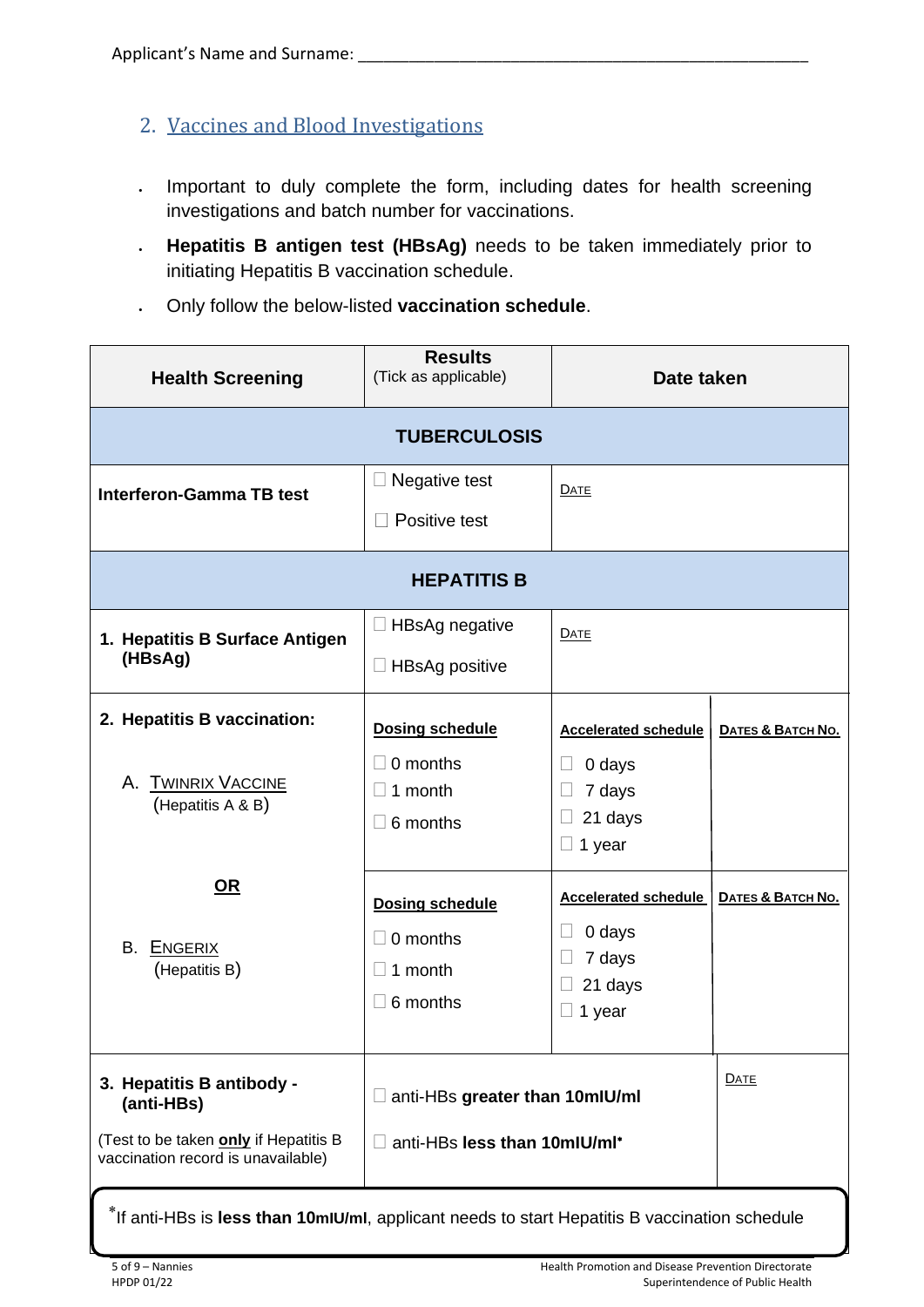| <b>HEPATITIS C</b>                                                                                                                |                                                                            |                                     |  |
|-----------------------------------------------------------------------------------------------------------------------------------|----------------------------------------------------------------------------|-------------------------------------|--|
| <b>Hepatitis C antibody result (HCV)</b>                                                                                          | Negative test<br>Positive test                                             | <b>DATE:</b>                        |  |
| <b>MEASLES</b>                                                                                                                    |                                                                            |                                     |  |
| <b>Documented vaccination</b><br>$(2$ doses)                                                                                      | 0 weeks<br>8 weeks                                                         | DATES & BATCH<br><u>No.</u>         |  |
| <u>OR</u><br>Measles Antibody titre result (IgG measles) *                                                                        | Positive test<br>Negative test                                             |                                     |  |
| *If IgG measles result is NEGATIVE to give measles vaccine - Priorix                                                              |                                                                            |                                     |  |
| <b>POLIO</b>                                                                                                                      |                                                                            |                                     |  |
| <b>Documented vaccination</b><br>1.                                                                                               | Records available<br>Records unavailable**                                 | DATES:                              |  |
| ** If records are unavailable, to give 1 (one) dose of Polio vaccine                                                              |                                                                            |                                     |  |
| 2. Vaccination administered                                                                                                       | <b>IPV Boostrix</b><br>$\blacksquare$                                      | <b>AFFIX STICKER</b><br><b>HERE</b> |  |
| <b>IMPORTANT:</b><br>Only 1 (one) dose of the mentioned<br>vaccines is to be administered and will be<br>approved for processing. | ∐Repevax (Sanofi)<br>$\Box$ Imovax<br>$\Box$ Dultavax<br>$\exists$ Revaxis | <b>DATE</b>                         |  |

**Important to state the dates when the vaccinations were taken. Otherwise, the form will not be accepted.**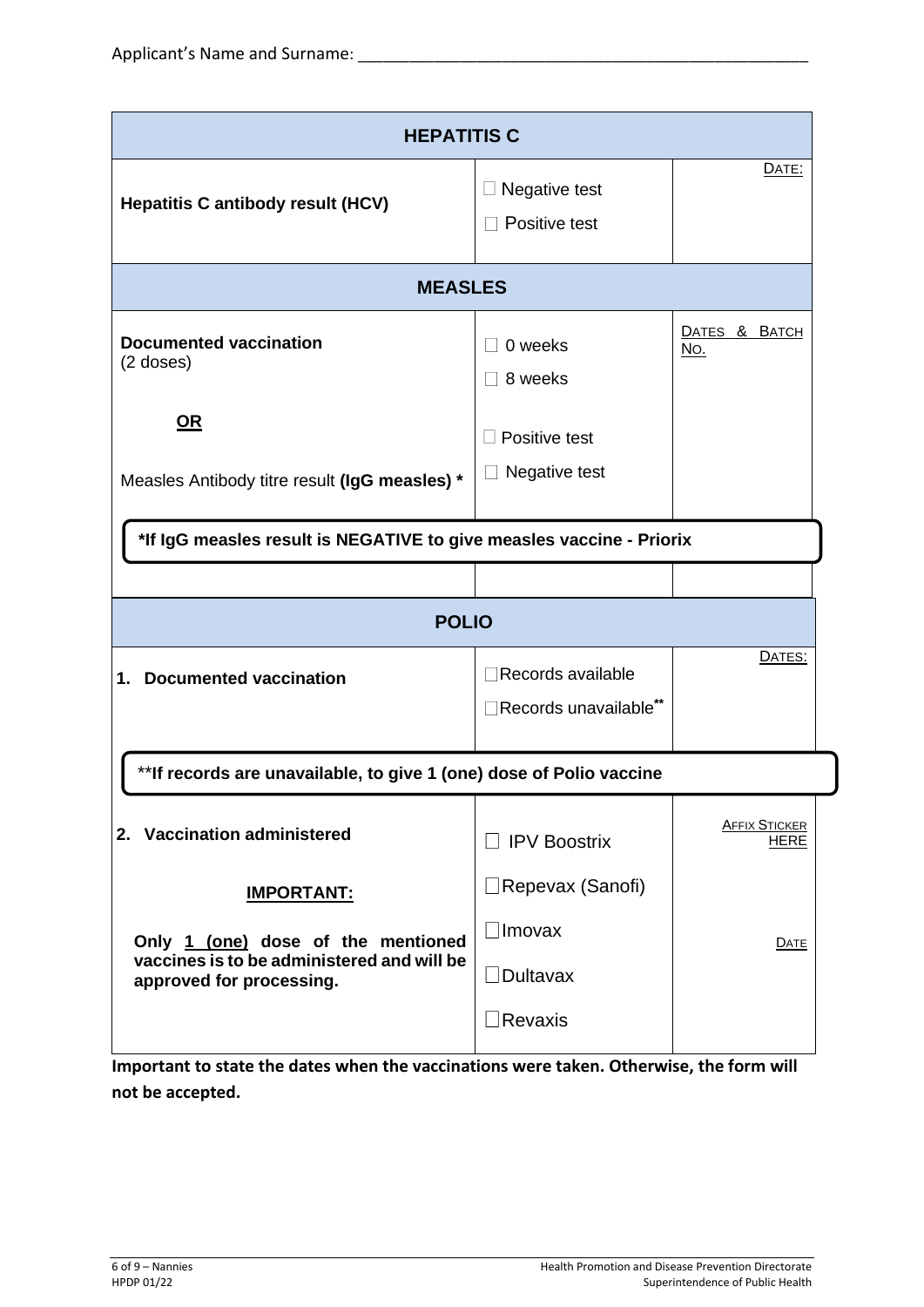### 3. Covid-19

#### **Rapid Antigen Tests (RATs) are not accepted for processing**

- All applicants need to attach a copy of their Covid19 Vaccination certificate, whether with EMA approved vaccines or not.
- Applicants not in possession of a Covid19 Vaccination certificate, need to send a copy of their SARS-CoV-2 test (RT-PCR)<sup>\*</sup> result. Test needs to be carried out in Malta at a local private clinic, within the last 72 hours from the date of the application.
- Applicants coming directly from the list of **Dark Red Countries**, need to send a copy of their SARS-CoV-2 test (RT-PCR) \* at day 11/12 of the quarantine period in Malta.
- For a full list of recognised vaccine certificates, updated country list and for further information, kindly access [www.traveltomalta.gov.mt](http://www.traveltomalta.gov.mt/)

| <b>SARS-CoV-2 TEST (RT-PCR)</b><br>FOR 'DARK RED COUNTRY' APPLICANTS AND THOSE WITHOUT A COVID19 VACCINATION CERTIFICATE |                                                                |                                         |
|--------------------------------------------------------------------------------------------------------------------------|----------------------------------------------------------------|-----------------------------------------|
| <b>SARS-CoV-2 testing (RT-PCR)</b><br>(To be carried out in Malta, at a local                                            | Negative test<br>Positive test                                 | DATE:                                   |
| private clinic)<br>Copy of result attached<br><b>COVID-19 VACCINES &amp; VACCINATION CERTIFICATE</b>                     |                                                                |                                         |
| <b>Locally approved vaccines</b><br>1.                                                                                   | Comirnaty (Pfizer)<br>Spikevax (Moderna)                       | DATE OF 2 <sup>ND</sup> DOSE OF VACCINE |
|                                                                                                                          | Vaxzevria (AstraZeneca)                                        |                                         |
| 2. Booster vaccine                                                                                                       | <sup>+1 dose</sup><br>Janssen (Johnson & Johnson*)<br>Received | DATE OF BOOSTER VACCINE                 |
|                                                                                                                          | Not received                                                   |                                         |
| 3. Covid19 Vaccination Certificate                                                                                       | Certificate with EMA<br>approved vaccines                      | Attached                                |
|                                                                                                                          | Certificate with other<br>Covid19 vaccines                     | Attached                                |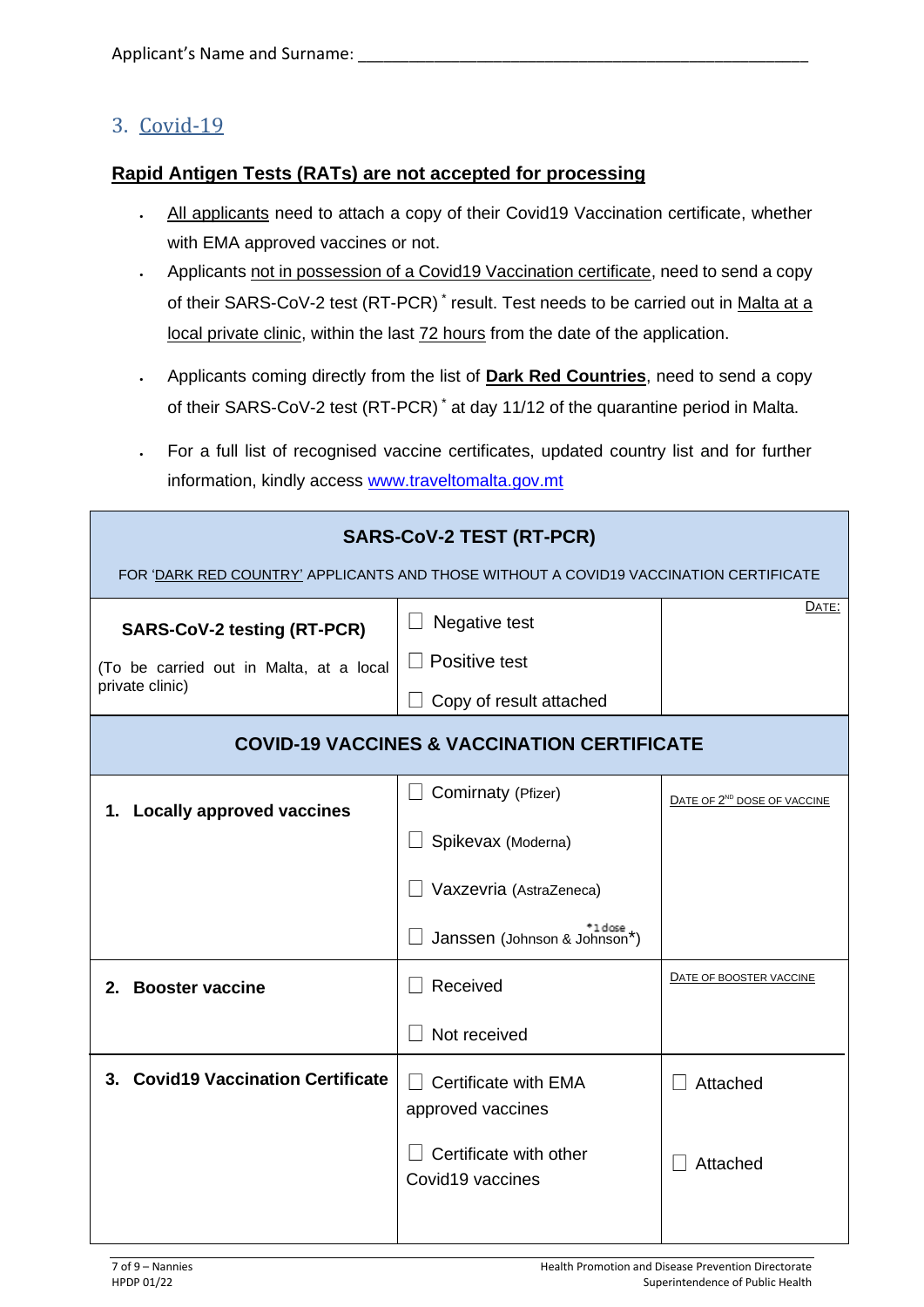# Section C: INFORMATION FOR MEDICAL DOCTORS

All applicants need to be examined to exclude symptoms of scabies, food and water borne illnesses (gastroenteritis) and vaccine preventable diseases such as chickenpox and measles.

I declare that the applicant is not suffering from the above-mentioned infectious diseases.



I declare that the applicant is showing no symptoms suggestive of active tuberculosis (prolonged cough for more than 2 weeks; Haemoptysis; Fever; Weakness; Weight loss; Night sweats; Chest pain).

I declare that I have vetted all the necessary investigations requested to apply for a work permit and found **NO ABNORMALITIES**

I declare that I have vetted all the necessary investigations requested to apply for a work permit and found **ABNORMALITIES**

\_\_\_\_\_\_\_\_\_\_\_\_\_\_\_\_\_\_\_\_\_\_\_\_\_\_\_\_\_\_\_\_\_\_\_\_\_\_\_\_\_\_\_\_\_\_\_\_\_\_\_\_\_\_\_\_\_\_\_\_\_\_\_\_\_\_\_\_\_

\_\_\_\_\_\_\_\_\_\_\_\_\_\_\_\_\_\_\_\_\_\_\_\_\_\_\_\_\_\_\_\_\_\_\_\_\_\_\_\_\_\_\_\_\_\_\_\_\_\_\_\_\_\_\_\_\_\_\_\_\_\_\_\_\_\_\_\_\_

Please list **ABNORMALITIES** here **with a set of the set of the set of the set of the set of the set of the set of the set of the set of the set of the set of the set of the set of the set of the set of the set of the set o** 

**Kindly inform applicant/employer to send application to [workpermit.idcu@gov.mt](mailto:workpermit.idcu@gov.mt) together with a copy of the abnormal results to be followed up as necessary**

Doctor's Name & Surname (in block letters): Medical Council Registration No: Mobile No: **with the set of the set of the set of the set of the set of the set of the set of the set of the set of the set of the set of the set of the set of the set of the set of the set of the set of the set of the set** Signature: \_\_\_\_\_\_\_\_\_\_\_\_\_\_\_\_\_\_\_\_\_\_\_\_\_\_\_\_\_\_\_\_\_\_\_ Stamp

**Kindly ensure that the details provided are all legible. Otherwise, the application will not be processed. Only rubber stamps with legible information requested above will be accepted.**